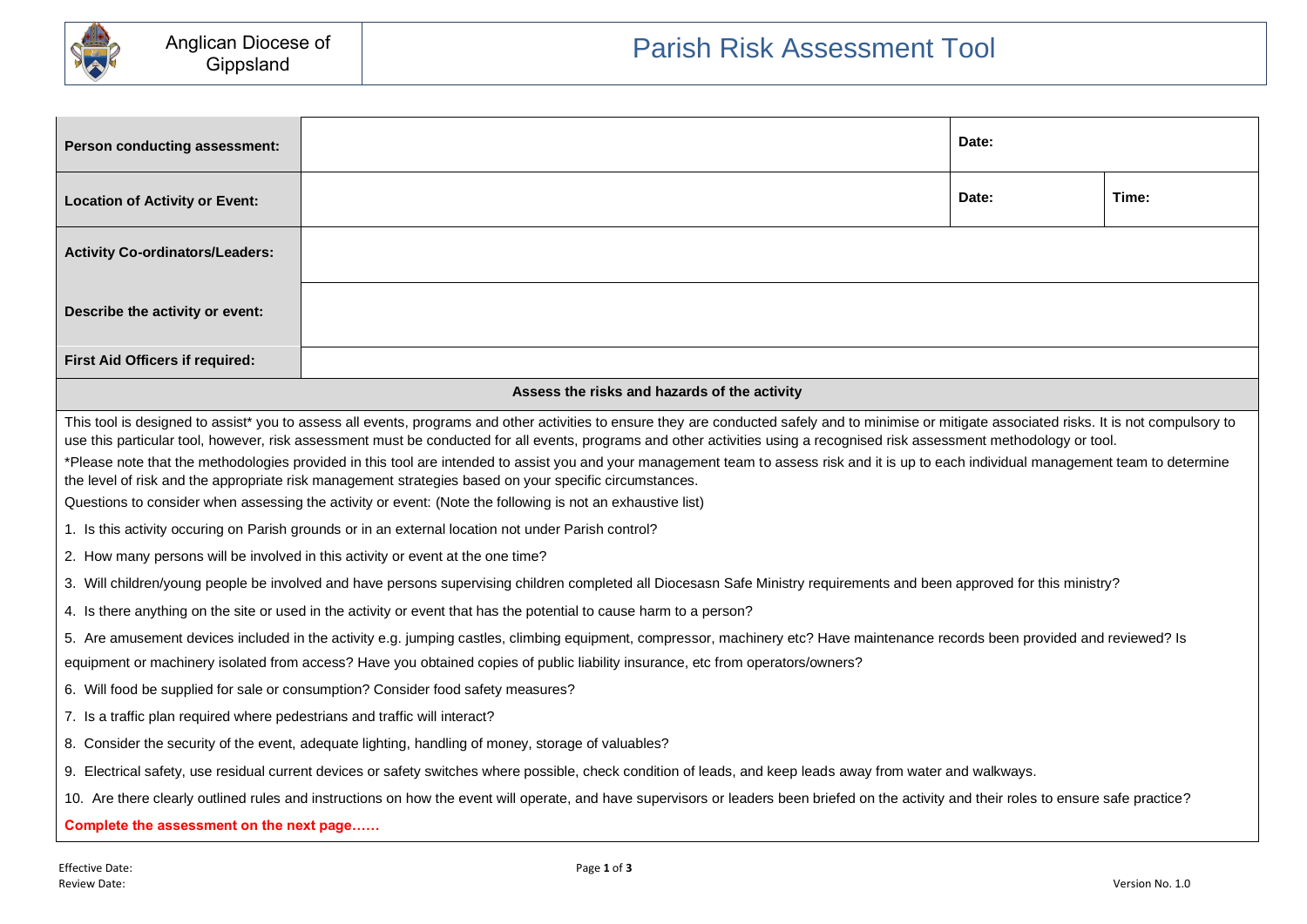

*This is a useful tool for assessing risk. Once you have identified the possible risks associated with your event/activity, assess each of the risks on a rating of 1 (low) to 5 (High) for likelihood and impact. Then use the matrix (on the next page) to identify the Risk Rating. For each risk, identify appropriate control measures/ actions to be take.*

| <b>Area Assessed</b> | <b>Risks Identified</b> | Likelihood<br>$(L=1 to H=5)$ | Impact<br>$(L=1 to H=5)$ | <b>Risk Rating</b><br>(L/M/H) | <b>Control Measures/Actions to</b><br>be Taken | Person<br>Responsible |
|----------------------|-------------------------|------------------------------|--------------------------|-------------------------------|------------------------------------------------|-----------------------|
|                      |                         |                              |                          |                               |                                                |                       |
|                      |                         |                              |                          |                               |                                                |                       |
|                      |                         |                              |                          |                               |                                                |                       |
|                      |                         |                              |                          |                               |                                                |                       |
|                      |                         |                              |                          |                               |                                                |                       |
|                      |                         |                              |                          |                               |                                                |                       |
|                      |                         |                              |                          |                               |                                                |                       |
|                      |                         |                              |                          |                               |                                                |                       |
|                      |                         |                              |                          |                               |                                                |                       |
|                      |                         |                              |                          |                               |                                                |                       |

| Outcome of Risk Assessment (apply the legend above and tick $\checkmark$ ) |  |                                      |  |                                          |  |
|----------------------------------------------------------------------------|--|--------------------------------------|--|------------------------------------------|--|
| Safe                                                                       |  | Unsate (requires review of controls) |  | Unsafe (activity is not to be attempted) |  |

| Sign-off to confirm activity and controls are acceptable and able to occur |  |       |  |  |
|----------------------------------------------------------------------------|--|-------|--|--|
| Parish Leader (Priest/Parish Council/Warden)                               |  | Date. |  |  |